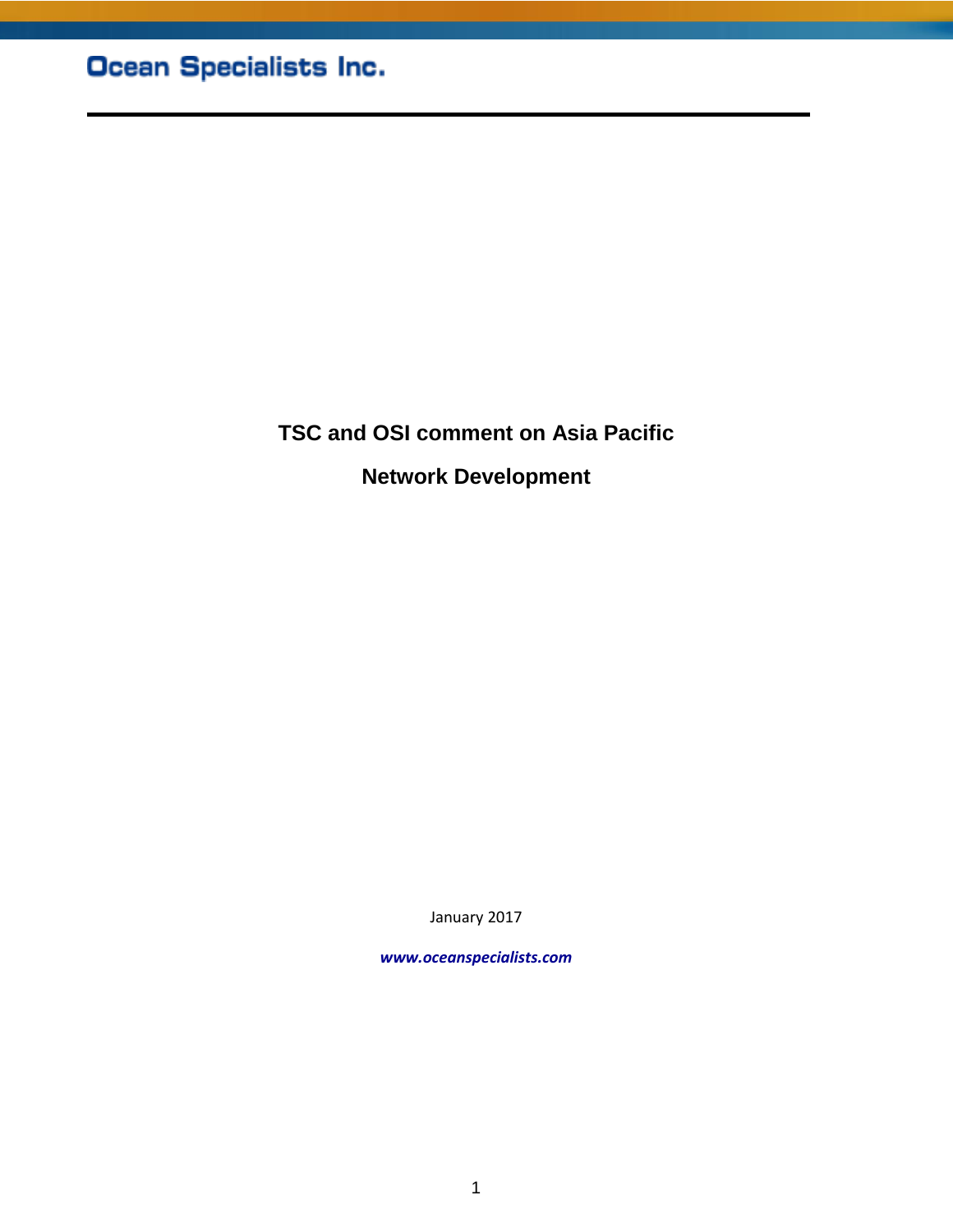## Ocean Specialists Inc.

## **TSC and OSI comment on Asia Pacific Network Development**

*Technology Systems Corporation (TSC), a leading provider of market intelligence for the submarine cable industry, and Ocean Specialists (OSI), a global provider of fiber optic networks, routinely partner under their shared corporate umbrella to assess market happenings. This paper reflects the combined views of John Manock, editor of TSC's Submarine Cable World, and Tony Mosley, OSI's Director of Asia Pacific Business Development, and outlines recent submarine cable activities in the Pacific region as well as changes in the way the industry views the connecting of island markets.*

At the start of the 21<sup>st</sup> Century, a global network of submarine fiber optic cables was already in place connecting the world's largest telecommunications markets. At that time, before the Internet had become an integral part of the global economy and the lives of billions of people, the thought of building cables to small, isolated markets was rarely taken seriously. Small markets without the purchasing power to produce significant revenue for carriers could not justify the huge investment needed to build a submarine cable system.

Yet now, only a decade-and-a-half later, a remarkable thing is happening. Throughout the world, small markets, especially islands, are being connected to the global submarine cable network with a pace that is increasing each year. Nowhere is this trend more apparent that in the Central and South Pacific. A web of submarine cable systems is being spun throughout the region, linking the very markets that in 2000 would never have been seriously considered for connection to the global network.

The Internet is ultimately the driving force behind this, as it is in so many aspects of today's society. The power of broadband Internet cannot be underestimated. The World Bank studied the economic impact of broadband and concluded that an increase of 10% in broadband penetration would increase GDP per capita growth by 0.9-1.5%. Mr. Houlin Zhao, ITU Secretary-General, may have put it best when he said, "Broadband networks offer perhaps the greatest opportunity we have ever had to make rapid and solid advances in global social and economic development – across all sectors, including healthcare, education, new job opportunities, transportation, agriculture, trade and government services. In the Twenty-First Century, broadband networks therefore need to be considered as basic critical infrastructure, like roads, railways, water and power networks."

The first South and Central Pacific islands that were connected with international fiber optic cables were stopping points for transpacific cables such as Hawaii, Guam and Fiji. Islands like American Samoa, New Caledonia and Tahiti followed as the United States and France began to recognize the social and economic benefit of broadband and that the citizens in those locations would be at a significant disadvantage without connectivity.

Gradually, the network extended out to reach other islands – the Northern Mariana Islands, the Federated States of Micronesia, Tonga, Papua New Guinea and Vanuatu. Now a new wave of cables is taking shape. Palau, Yap, Samoa, the Solomons, Cook, Norfolk, Kiribati and Nauru are among those that could be connected to the global submarine cable network in the near future.

The long-term development of these island networks has somewhat mimicked what was seen in some of the world's largest markets. After the first cable connection is made, sometimes a second is necessary. For some – like Papua New Guinea, Samoa and American Samoa – the first cable was one of low capacity. In fact, they were recycled cables that had been taken out of service along larger routes. It was thought that they would have sufficient capacity to satisfy these markets, but demand grew and more modern, higher-capacity cables became essential. For others -- like Saipan, Tinian and Rota in the Northern Mariana Islands – a second submarine cable system was needed for redundancy and route diversity after a Typhoon cut off the islands from the Internet.